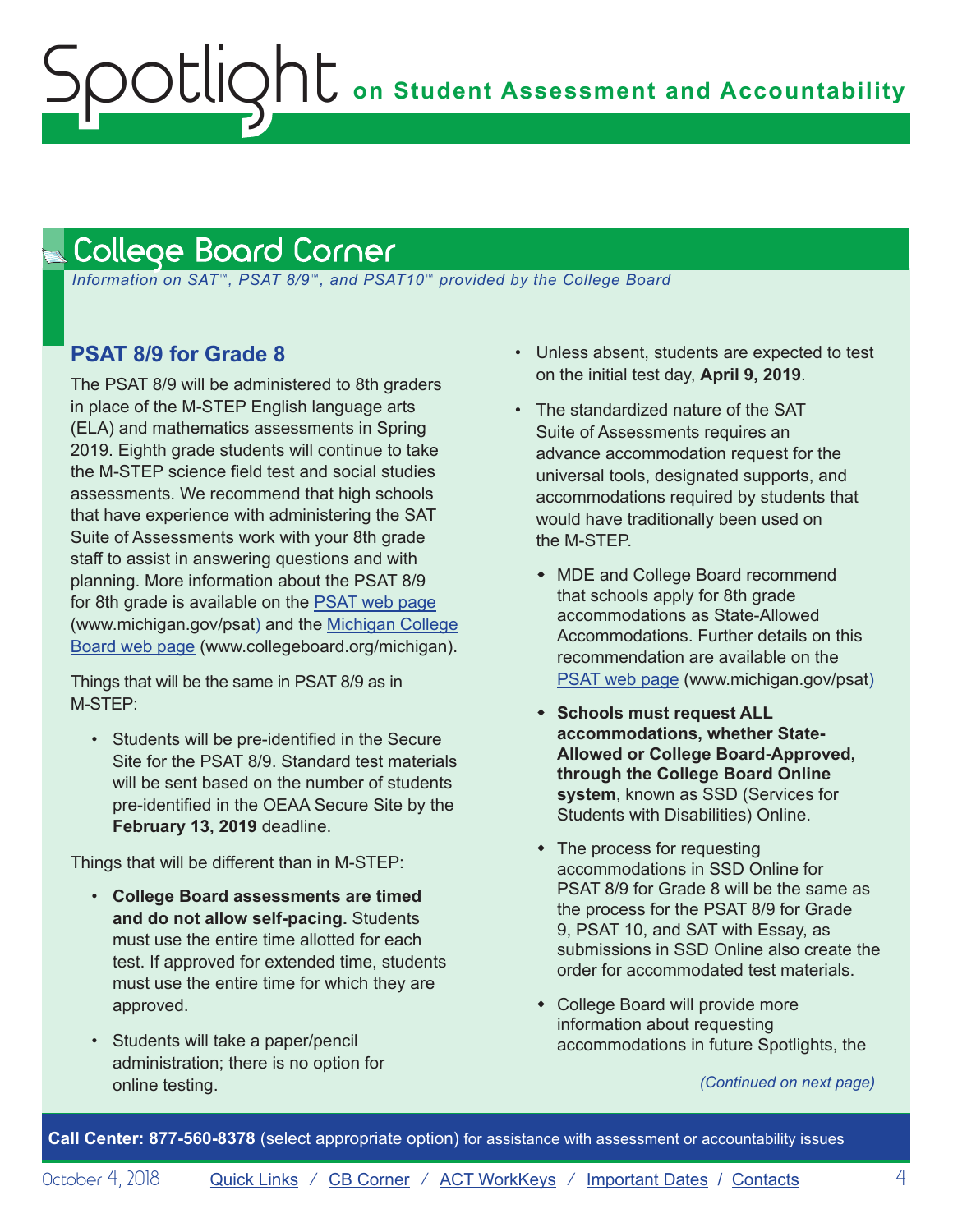# **on Student Assessment and Accountability** Spotlight

upcoming Implementation Handbook for SSD Coordinators, and webinars.

• The deadline for accommodation requests is **February 19, 2019**.

### **Preparing for Spring 2019**

Tasks you can be doing now to prepare your school for the spring administration of PSAT 8/9 for Grade 8 and Grade 9, PSAT 10, and SAT with Essay:

- Register for a free implementation workshop (See [September 20, 2018 Spotlight](https://www.michigan.gov/documents/mde/Spotlight_9-20-18_633930_7.pdf))
- Update the Educational Entity Master (EEM) with test coordinator information (See [September 20, 2018 Spotlight](https://www.michigan.gov/documents/mde/Spotlight_9-20-18_633930_7.pdf))

Tasks you can do next:

- 1. Confirm whether you have an AI (Attending Institution) Code.
	- AI codes (also referred to as school codes) are 6-digit numbers that connect your students' College Board assessment results to your school. The AI Code is used on important forms, and is necessary for submitting accommodation requests. This is different than your state-assigned building codes.
	- If you participated in College Board assessments last year, your AI code will not change.
	- If you have not participated in College Board assessments previously, you may or may not have an AI code. Visit the [Al code website](https://collegereadiness.collegeboard.org/k-12-school-code-search) (https://collegereadiness.collegeboard.org/k-12-school-code-search) to see if you have an AI code.
- If you do not have an AI code, one will be assigned to you during establishment activities (see Number 2 below) and will be emailed to you in December.
- The Test Center Participation page, listed under Assessment Registration in the OEAA Secure Site, will be refreshed starting in mid-October and will also include your school's AI code.
- 2. Verify your school is established to participate in the Michigan-provided College Board assessments (starting October 9, 2018).
	- Establishment is the process through which the College Board knows which schools are administering the PSAT 8/9 for Grade 8 and Grade 9, PSAT 10, and SAT with Essay, and is based on rules that are coordinated with the MDE.
	- Public schools and nonpublic schools are established through different processes. Most public schools will be automatically established to participate. Public schools not automatically established, and all nonpublic schools, for SAT with Essay only, will receive email instructions on how to provide the intent to participate in the spring administration on October 9, 2018.
	- The Test Center Participation page in the OEAA Secure Site identifies which assessments your school is established to administer. It will be refreshed starting October 8 and will be updated daily as establishment activities occur.

*(Continued on next page)*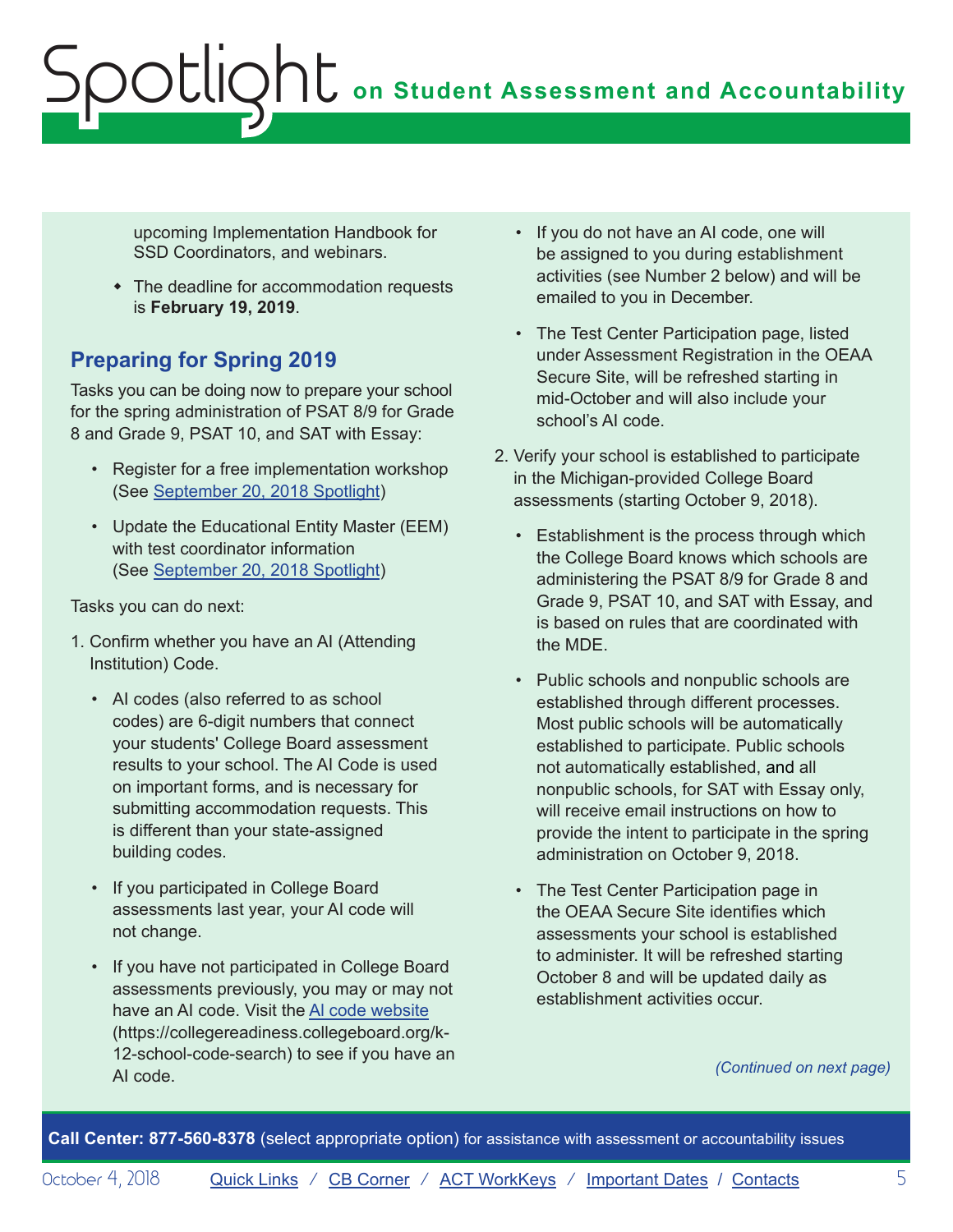# **on Student Assessment and Accountability** ootlig

- **Important Note:** Schools must be established to participate separately for each College Board assessment they expect to administer in April, 2019. For example, a typical high school should verify on the OEAA Secure Site on the **Test Center Participation** page that they are set up to participate in the SAT with Essay, the PSAT 10, and the PSAT 8/9 for Grade 9. All schools with 8th grade students should verify that they are established to participate in the PSAT 8/9 for Grade 8.
- Verify that your school is established for the assessments no later than **November 30, 2018**.

#### **Questions about Spring PSAT 8/9, PSAT 10, or SAT?**

- call the Michigan Educator Hotline: 866-870-3127 (select Option 1)
- email [michiganadministratorsupport@](mailto:michiganadministratorsupport%40collegeboard.org?subject=) [collegeboard.org](mailto:michiganadministratorsupport%40collegeboard.org?subject=)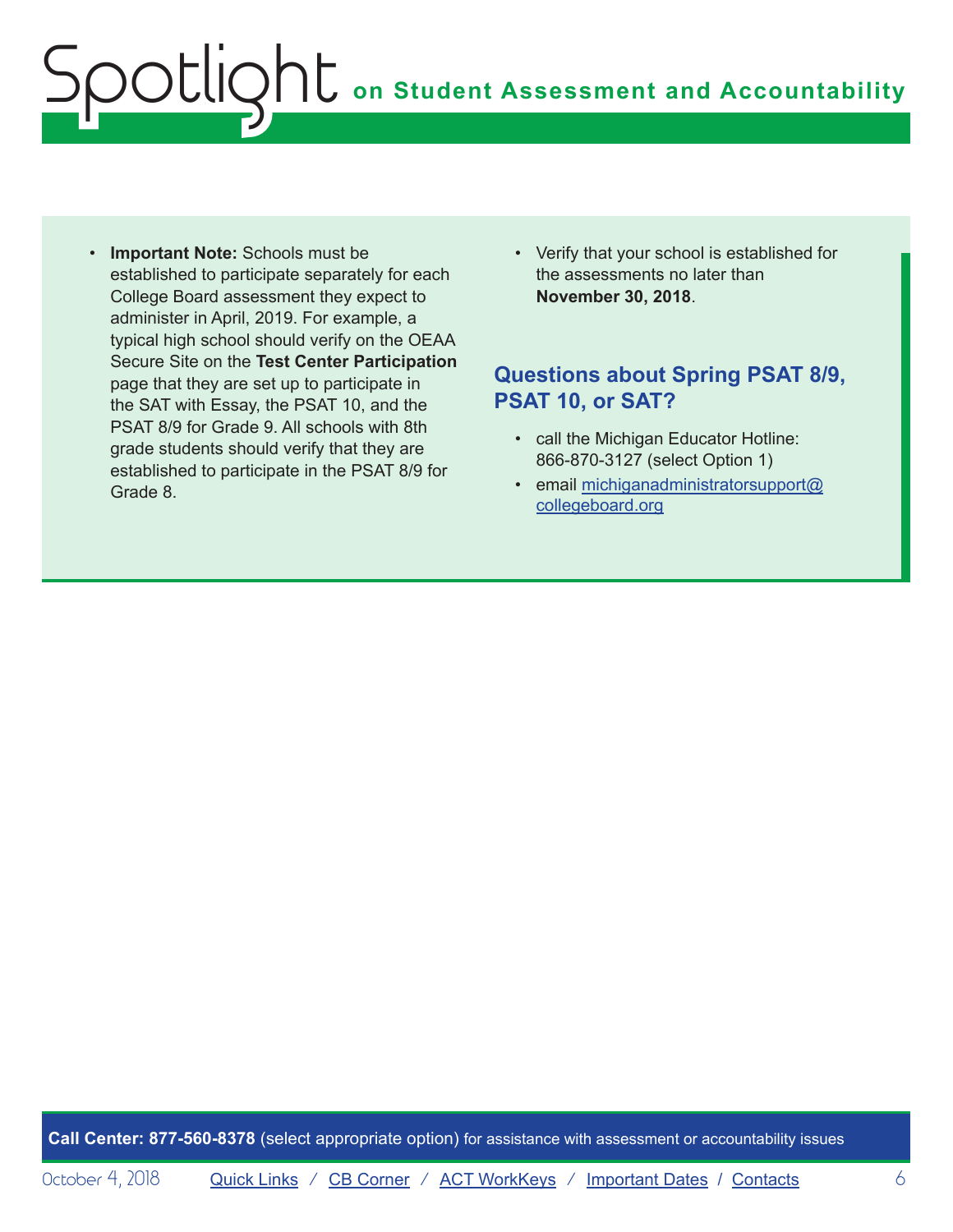**on Student Assessment and Accountability**

<span id="page-6-1"></span>**ACT** 

Information on ACT WorkKeys<sup>®</sup> provided by the ACT<sup>®</sup>.

#### **Verifying WorkKeys Test Coordinator Contact Information**

<span id="page-6-0"></span>Spotlight

Please ensure that your school's WorkKeys Test Coordinator is listed under Contacts in the [Educational Entity Master \(EEM\)](www.michigan.gov/EEM) (www.michigan. gov/eem). You should also verify that the correct email address, phone number, and mailing address (no PO boxes) is also correct for the WorkKeys Test Coordinator.

**Please note:** This must be done for **each school** in the district and not at the district level.

If the information for your school is inaccurate, please have your authorized district EEM user update the EEM system **no later than Friday, October 5, 2018** to ensure your school receives the necessary information to start the Manage Participation process in November. If you do not know who your district authorized EEM user is and you have access to the [OEAA Secure Site](http://www.michigan.gov/oeaa-secure) (www/,michigan.gov/oeaa-secure), you can find their name and contact information in the **District and School Contact** page.

- Instructions for using the **District and School Contact** page are available on the [Secure](http://www.michigan.gov/securesitetraining)  [Site Training web page](http://www.michigan.gov/securesitetraining) (www.michigan.gov/ securesitetraining) under the **Miscellaneous** section.
- Nonpublic schools should call 517-335-0543 or email [nonpublicschools@michigan.gov](mailto:nonpublicschools%40michigan.gov?subject=) for updates to the EEM.
- Refer to the September 6, 2018 Spotlight [Newsletter](https://www.michigan.gov/documents/mde/Spotlight_9-6-18_631964_7.pdf) (www.michigan.gov/mde-spotlight) for additional information.

ACT uses this information to call, send emails, and to ship test materials to the Workkeys Test Coordinator. Inaccurate information will result in not receiving critical information in a timely manner and consequently overlooking key deadlines and delaying the receipt of test materials.

#### **Manage Participation**

The Manage Participation process will begin on **November 5, 2018**. All schools, public and nonpublic, must confirm in PearsonAccess<sup>next</sup> that they are participating in order to receive test materials and administer the WorkKeys assessment. This process takes approximately five minutes.

More information will be emailed to the District Assessment Coordinators and the WorkKeys Test Coordinators listed in the EEM the **week of October 29, 2018**. ACT will email the PearsonAccess<sup>next</sup> login information only to the WorkKeys Test Coordinators listed in the EEM.

#### **Contacting ACT**

If you have questions, you may:

- 1. contact ACT via the [Contact Us web page](http://www.act.org/aap/state/contact.html) [\(www.act.org/aap/state/contact.html\)](www.act.org/aap/state/contact.html)
- 2. call ACT at 800-553-6244, 9:30 AM 6:00 PM ET
	- standard time: ext. 2800
	- accommodations: ext. 1788
- 3. email accommodations questions to [ACTStateAccoms@act.org](mailto:ACTStateAccoms%40act.org?subject=)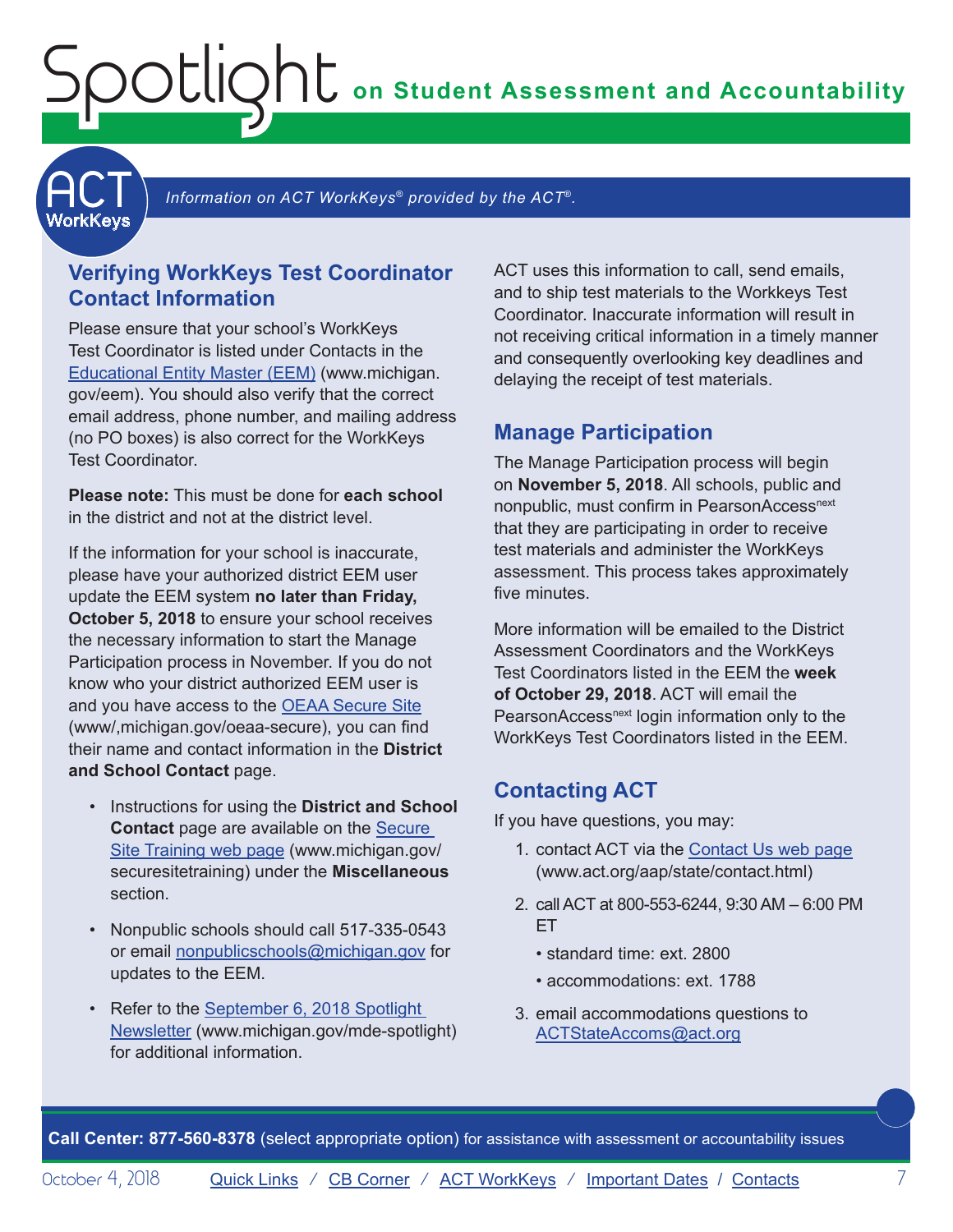# <span id="page-7-0"></span>**OC** on Student Assessment and Accountability potlic

### <span id="page-7-1"></span>**Important Dates**

### **Approaching Deadlines!**



#### **Early Literacy and Mathematics**

**Thursday, October 4, 2018:**

• Pre-Identification of students **DEADLINE** for the Fall 2018 **Early Literacy and Mathematics Benchmark Assessments**

#### **Friday, October 5, 2018:**

- Create/manage online test sessions in eDIRECT **DEADLINE** for the Fall 2018 **Early Literacy and Mathematics Benchmark Assessments**
- Fall 2018 **Early Literacy and Mathematics Benchmarks Assessments** testing window **CLOSES**

#### **ACT WorkKeys, SAT, and PSAT**

#### **Friday, October 5, 2018:**

• **DEADLINE** to assign and update **WorkKeys, SAT, and PSAT** Test Coordinator contact information (for each school, not at the district level) in the [Educational Entity Master \(EEM\)](www.michigan.gov/EEM)

### **October 2018**

**Monday, October 8 AND Tuesday, October 9, 2018 (2-day workshop) 8:30 AM to 3:30 PM:**

• **WIDA Leading Schools for Multilingual Learner Achievement –** Workshop #1 [REGISTER NOW](https://www.eventbrite.com/e/leading-schools-for-multilingual-learner-achievement-registration-46676636075) **– seats available**

#### **Thursday, October 11 AND Friday, October 12, 2018 (2-day workshop) 8:30 AM to 3:30 PM:**

• **WIDA Leading Schools for Multilingual Learner Achievement –** Workshop #2 [REGISTER NOW](https://www.eventbrite.com/e/leading-schools-for-multilingual-learner-achievement-tickets-46676638081) **– wait-list registration only**

#### **SAT and PSAT**

#### **Mid-October – November 30, 2018**

• **SAT and PSAT** Intent to Participate window

#### **November 2018**

#### **ACT WorkKeys**

**November 5 – 30, 2018**

• **ACT WorkKeys** Manage Participation window